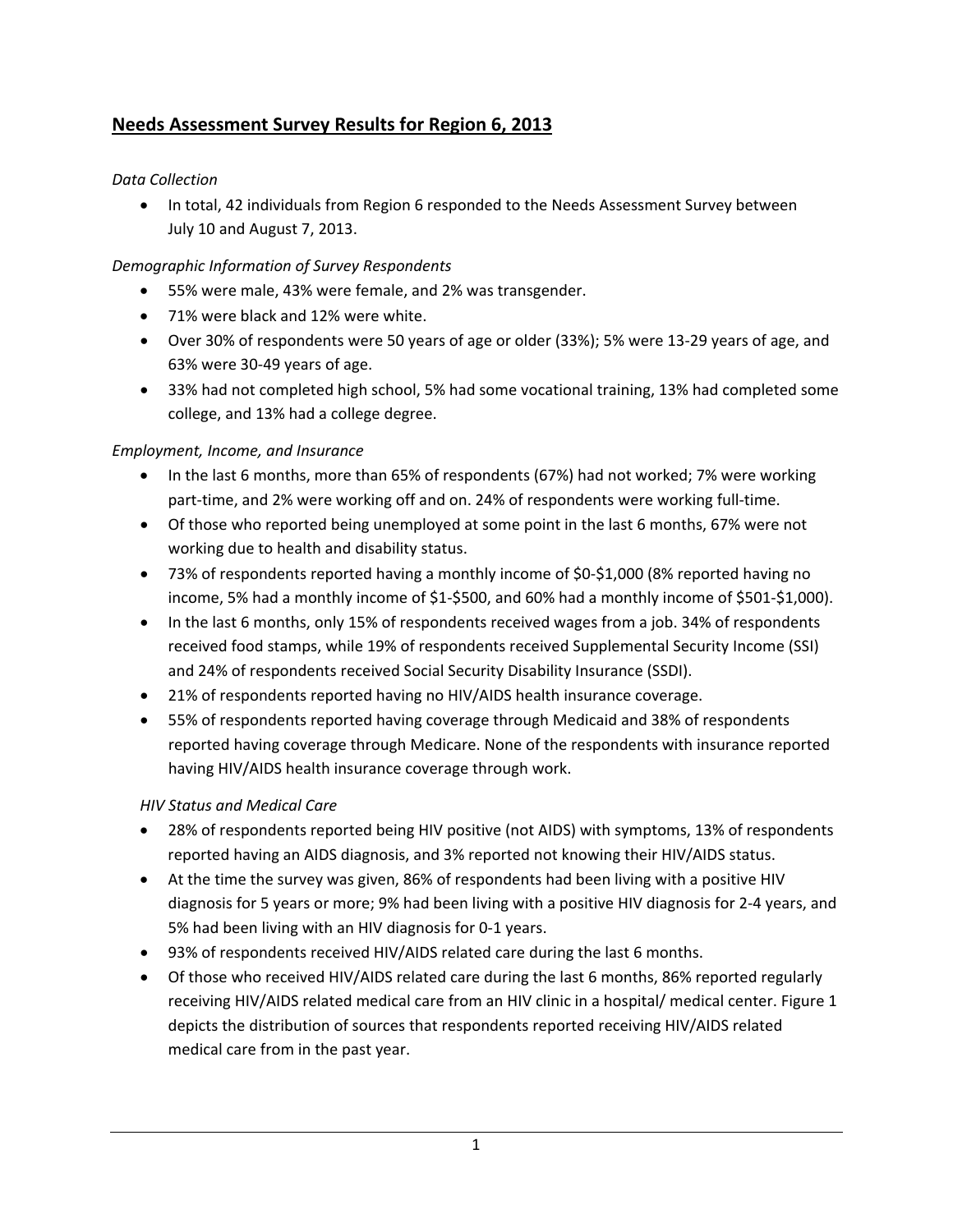

#### **Figure 1. Regular Source for receiving HIV/AIDS Related Medical Care in the Past 6 months**

- All respondents were taking HIV medications prescribed to them by a doctor during the past year.
- Of those that reported having HIV medications prescribed to them, 88% reported taking their HIV medication all of the time, 8% reported taking their HIV medication most of the time, and 5% reported taking their HIV medication some of the time.
- Of those that reported having HIV medications prescribed to them, 74% reported missing 0 doses in the 3 days before the survey was administered, 8% reported missing 1 dose, and 19% reported missing 2 or more doses.
- Figure 2 presents the distribution of medical care needs reported by persons who did not receive the selected services.